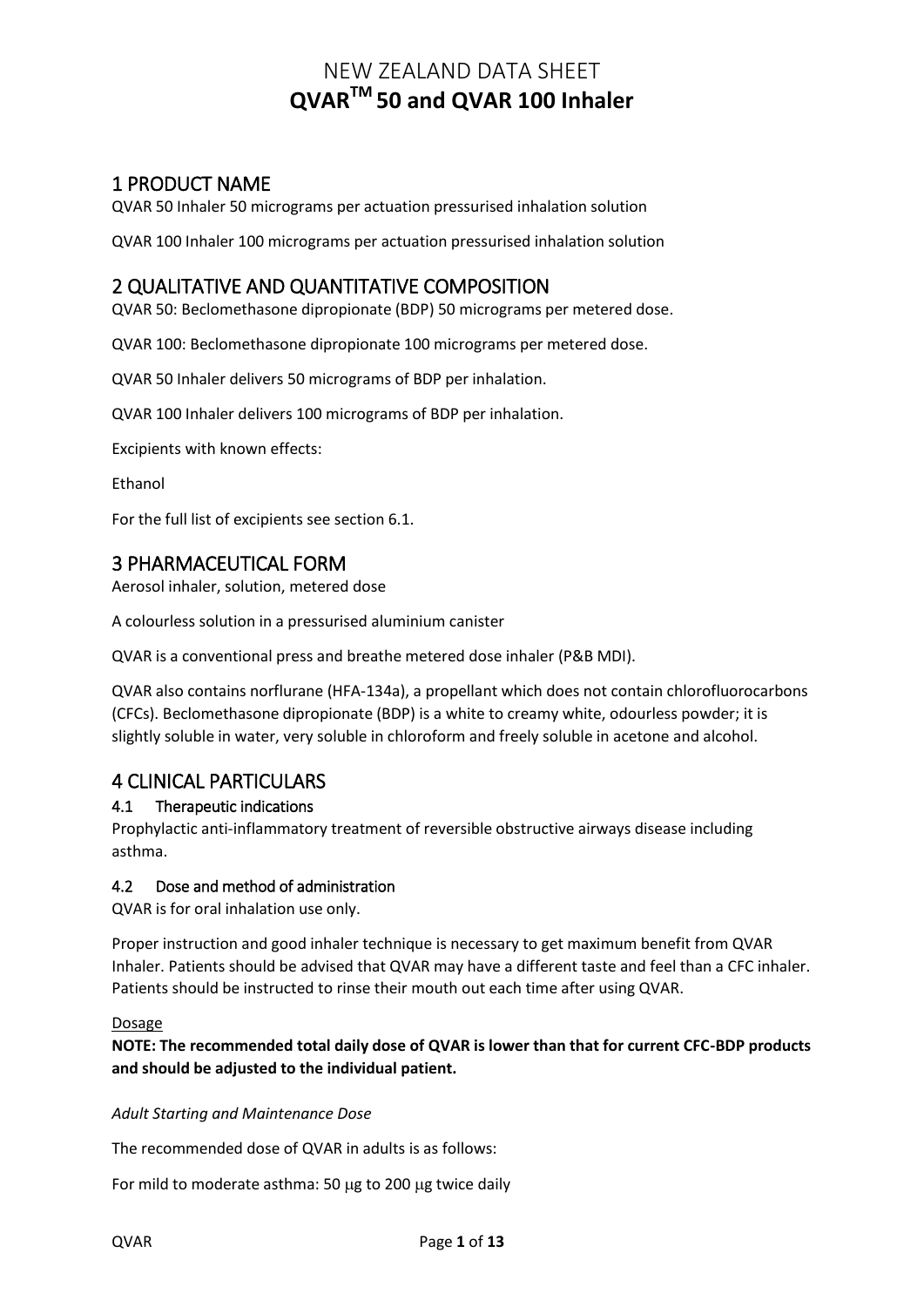For more severe asthma: doses up to 400 µg twice daily

Maximum recommended daily dose: 800 µg.

QVAR must be used on a regular basis even when patients are asymptomatic. When patient's symptoms remain satisfactorily controlled the dose of QVAR can be gradually reduced to the minimum effective dose to maintain control. Doses of BDP can be titrated up or down by switching between QVAR 50 and QVAR 100 as required.

Comparative clinical studies show that asthma patients achieve equivalent pulmonary function and control of symptoms with QVAR at lower total daily doses than CFC-BDP inhalers. These studies demonstrate clinical equivalence between CFC-BDP and QVAR inhalers when given in a dose ratio of 2.5 to 1.

#### *Paediatric Dose*

In children aged five years and over the recommended dose of QVAR is 50 µg twice daily. In more severe cases this may be increased up to 100 µg twice daily, which is the maximum recommended dose. To minimise the systemic effects of orally inhaled steroids, the dose should be titrated down to the lowest that provides effective asthma control.

#### *Transferring Patients from other Inhaled Corticosteroids to QVAR:*

**Step 1** - Consider the dose of the inhaled corticosteroid appropriate to the patient's current condition. Symptomatic patients may require an increased dose of their current inhaled corticosteroid and this increased dose should be considered in transferring patients to QVAR. **Step 2** - Convert the appropriate inhaled corticosteroid dose to the QVAR dose according to the table below:

|                           | Daily Dose (µg) |         |          |           |           |
|---------------------------|-----------------|---------|----------|-----------|-----------|
| <b>CFC-BDP</b>            | 200-250         | 400-500 | 800-1000 | 1200-1500 | 1600-2000 |
| <b>Budesonide DPI*</b>    | 200             | 400     | 800      | 1200      | 1600-2000 |
| <b>Fluticasone pMDI**</b> | 100             | 200-250 | 400-500  | 600-750   | 1000      |
| <b>QVAR</b>               | 100             | 200     | 400      | 600       | 800       |

\* dry powder inhaler \*\*pressurised metered dose inhaler

#### *Patients not receiving systemic corticosteroids*

For patients who are inadequately controlled with bronchodilators and who are not receiving systemic corticosteroids, it is recommended that they continue to use a bronchodilator when treatment with QVAR commences. Any improvement in respiratory function is usually apparent in 1 to 4 weeks. Some of the patients who do not respond during this period may have excessive mucus in their bronchi so that BDP is unable to penetrate to its site of action. A short course of systemic steroids in relatively high dosage should be given to eliminate mucus and other inflammatory changes in the lungs. Continuation of treatment with QVAR usually maintains the improvement achieved with the oral steroid while it is being withdrawn gradually. Exacerbation of asthma caused by infection is usually controlled by appropriate antibiotic treatment and, if necessary, by increasing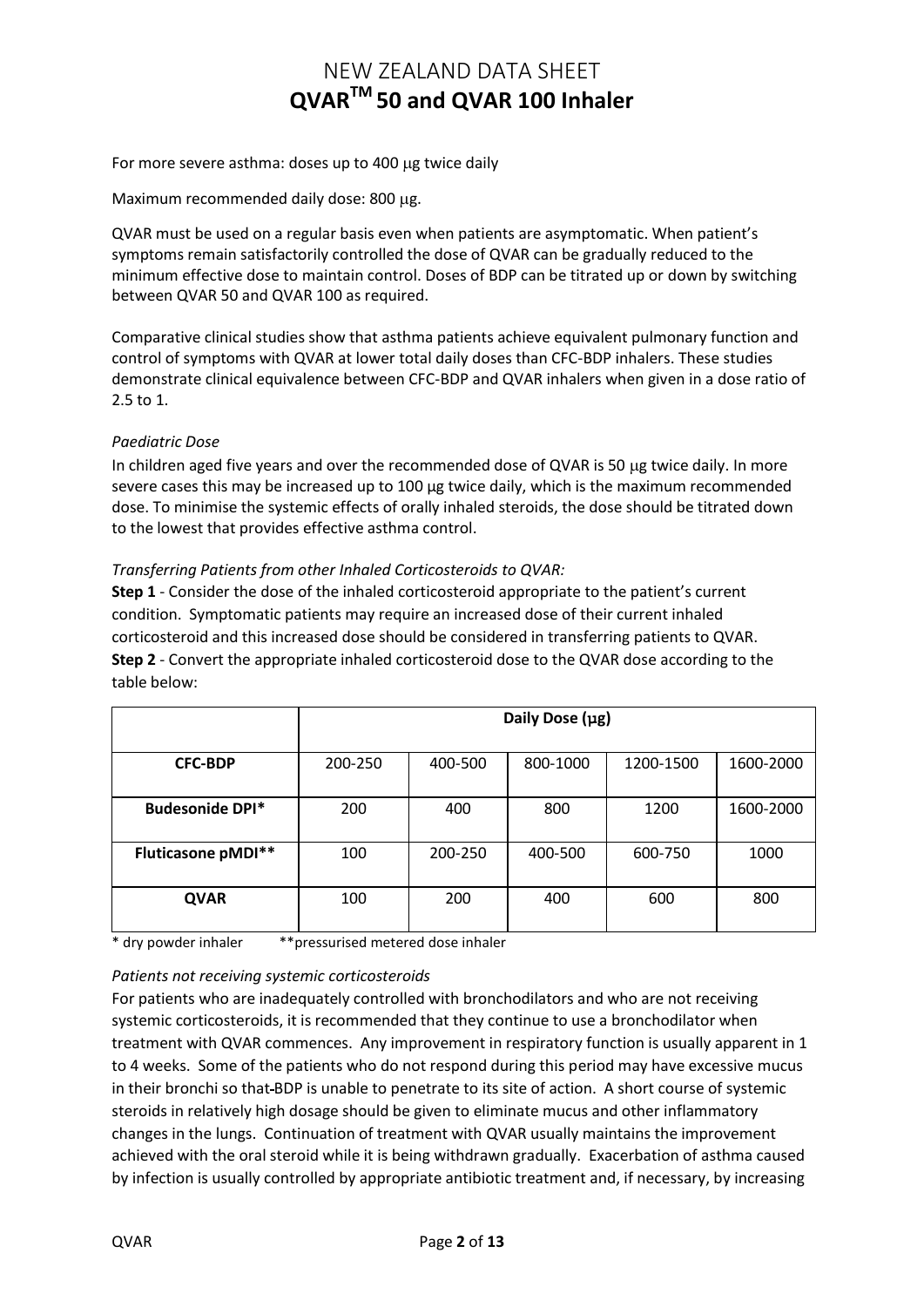the dose of QVAR. However, it may be necessary to give a short, intensive course of systemic steroids to tide over the duration of the stress.

#### *Steroid dependent patients*

As recovery from impaired adrenocortical function, caused by prolonged systemic steroid therapy is slow, adrenocortical function should be monitored regularly. The patient's asthma should be in a stable state before being given inhaled steroids in addition to the usual maintenance dose of systemic steroid.

Withdrawal of systemic steroids should be gradual, starting about seven days after the introduction of QVAR therapy. For daily oral doses of prednisolone of 10 mg or less, dose reduction in 1 mg steps at intervals of not less than one week is recommended. The dose reduction scheme should be chosen to correlate with the magnitude of the maintenance systemic steroid dose.

Some patients feel unwell experiencing aches and pains, tiredness and even depression during the withdrawal phase despite maintenance or even improvement of respiratory function. These withdrawal symptoms should be treated symptomatically and the patient should be encouraged to persevere with the inhaler and withdrawal of systemic steroids. However, if there are objective signs of adrenal insufficiency, it may be necessary to resume systemic steroid treatment temporarily.

Most patients can be successfully transferred to inhaled steroids with maintenance of good respiratory function, but special care is necessary for the first months after the transfer until the hypothalamic-pituitary-adrenal (HPA) system has sufficiently recovered to enable the patient to cope with emergencies such as trauma, surgery or severe infections. It may be advisable to provide such patients with a supply of oral steroid to use in such emergencies. The dose of inhaled steroids should be increased at this time and then gradually reduced to the maintenance level after the systemic steroid has been discontinued.

Discontinuation of systemic steroids may cause exacerbation of allergic diseases such as atopic eczema and rhinitis previously controlled by the systemic BDP. These should be treated symptomatically with antihistamines and/or topical therapy.

#### *Special Patient Groups*

No special dosage recommendations are made for elderly or patients with hepatic or renal impairment.

#### Method of Administration

QVAR delivers a consistent dose of BDP:

- whether or not the canister is shaken
- without the need for the patient to wait between individual actuations
- regardless of storage orientation or periods without use of up to 14 days (do not need to test fire)
- at temperatures as low as - $10^{\circ}$ C.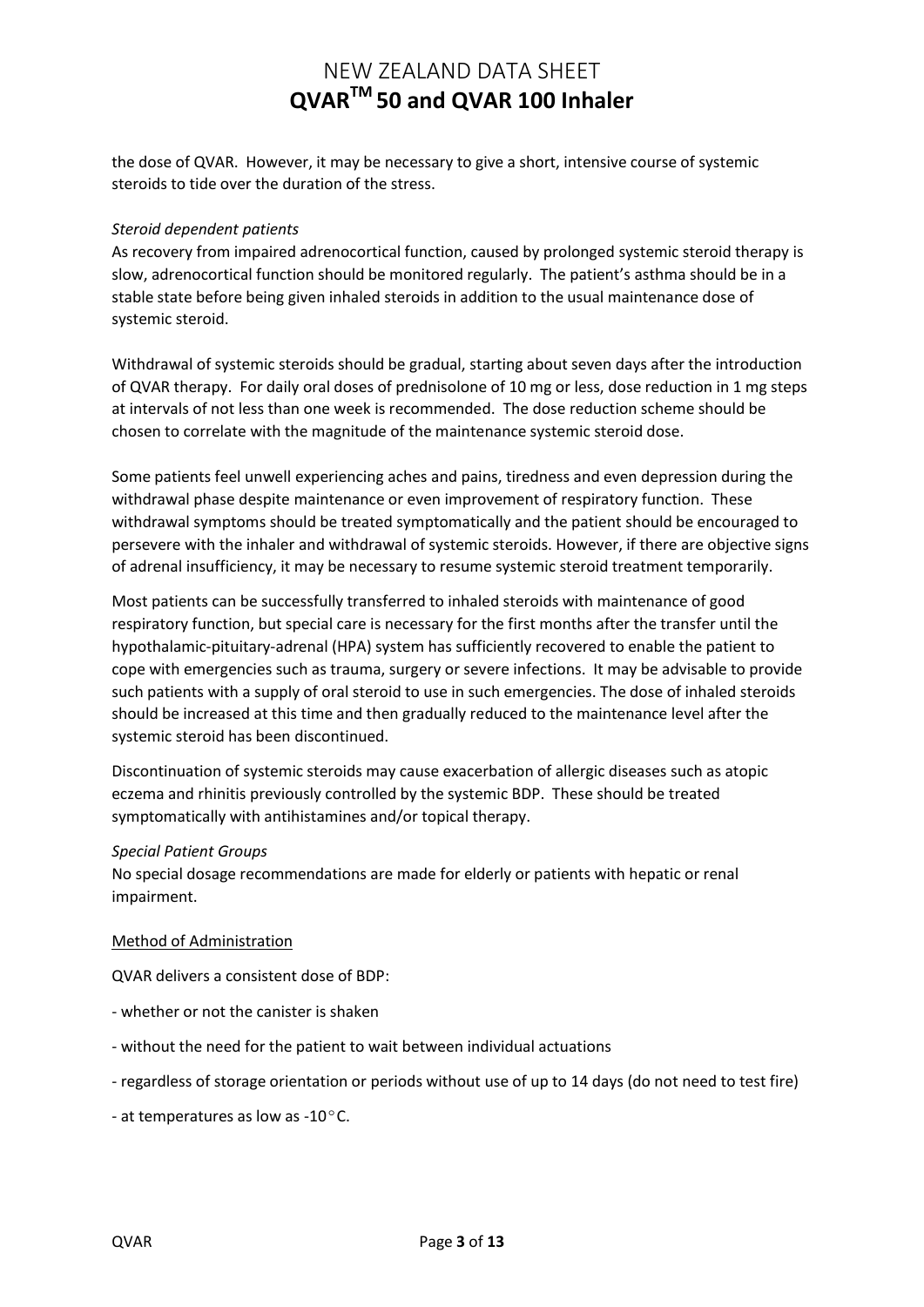## *Inhaler Cleaning*

For normal hygiene, the mouthpiece of the Inhaler should be cleaned weekly with a clean, dry tissue or cloth. DO NOT WASH OR PUT ANY PART OF THE INHALER IN WATER.

### *Use of a Spacer*

QVAR is designed to be used without a spacer. However, where a spacer is considered necessary the AeroChamber *Plus* is a suitable device for use with QVAR Inhaler. Use of an AeroChamber *Plus*  spacer with QVAR Inhaler reduces the amount of BDP deposited in the oropharynx without affecting deposition in the lungs. A change in the make of spacer or a change in the formulation of QVAR may be associated with alterations in the amount of BDP delivered to the lungs, the clinical significance of which is uncertain. In these situations the patient should be monitored for any loss of asthma control.

Patients who use a spacer should be instructed to breathe in and out after each actuation of QVAR into the spacer. Any delay should be kept to a minimum. Static on the walls of the spacer may cause variability in the amount of BDP delivered.

Patients should be instructed to wash the spacer in warm water and detergent and allow to air dry without rinsing or dying with a cloth. This should be performed before initial use of the spacer and at least monthly thereafter.

### 4.3 Contraindications

Hypersensitivity to beclomethasone dipropionate or to any of the excipients listed in section 6.1.

## 4.4 Special warnings and precautions for use

#### Asthma Management

QVAR is not indicated for immediate relief of asthma attacks or status asthmaticus. If the prescribed dose of QVAR is no longer effective or symptoms get worse, the patient must seek medical attention for review of maintenance therapy.

Asthma management should be adjusted according to individual need based on lung function and clinical monitoring. Increasing use of a  $\beta_2$ -agonist may be a sign of worsening asthma. Under these circumstances a re-assessment of the patients' therapy plan may be required and increasing glucocorticosteroid therapy should be considered. This is important since poor asthma control can result in potential life-threatening situations and increased use of  $\beta_2$ -agonists may cause deterioration of asthma control.

#### Systemic Effects

Inhaled steroid products are designed to direct glucocorticoid activity to the lungs in order to reduce the overall systemic glucocorticoid exposure and side effects. In sufficient doses however all inhaled steroids can have adverse effects, notably depression of the hypothalamic-pituitary-adrenal (HPA) axis, Cushing's syndrome, Cushingoid features, reduction of bone density, retardation of growth in children and adolescents, cataract and glaucoma and more rarely a range of psychological or behavioural effects including psychomotor hyperactivity, sleep disorders, anxiety, depression or aggression (particularly in children). In steroid-dependent patients prior systemic steroid usage may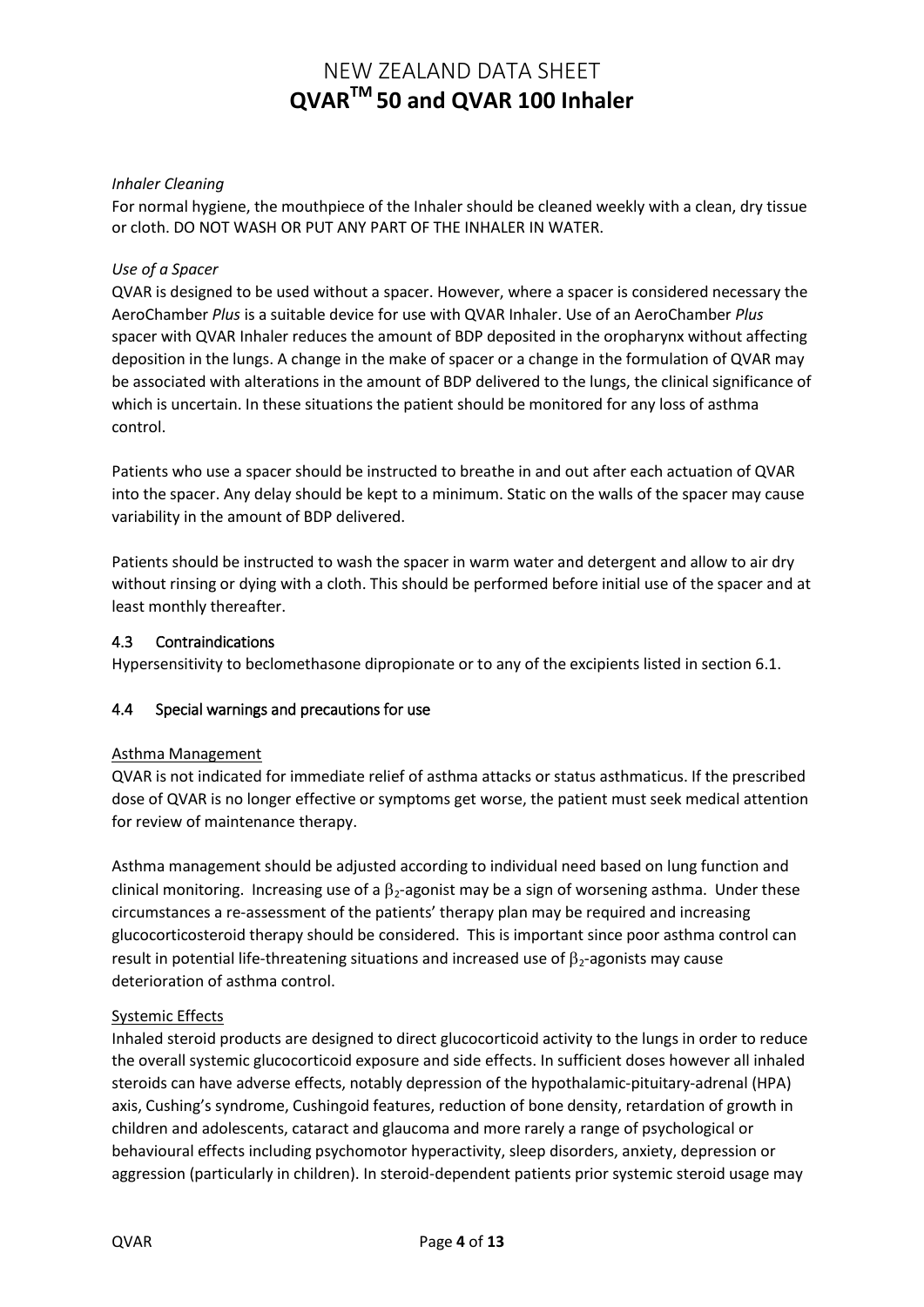be a contributing factor, but such effects can occur amongst patients who regularly use only inhaled steroids. It is important, therefore, that the dose of inhaled steroid is titrated to the lowest dose at which effective control is maintained. Clinical studies in adult asthmatics treated with QVAR within the dose range 100-800 µg daily have demonstrated mean values for adrenal function and response within normal range. The lowest dose of QVAR that causes suppression of the HPA axis (as indicated by 24 hour urinary cortisol concentrations), effects on bone mineral density or growth retardation in children has not yet been established.

### Visual Disturbance

Visual disturbance may be reported with systemic and topical corticosteroid use. If a patient presents with symptoms such as blurred vision or other visual disturbances, the patient should be considered for referral to an ophthalmologist for evaluation of possible causes which may include cataract, glaucoma or rare diseases such as central serous chorioretinopathy (CSCR) which have been reported after use of systemic and topical corticosteroids

#### Transfer from Systemic Steroids

Patients who have received systemic steroids need special management when being transferred to inhaled steroid therapy. As recovery from impaired adrenocortical function caused by prolonged systemic steroid therapy is slow, adrenocortical function should be monitored regularly.Patients should have stable asthma before being given inhaled steroids in addition to the usual maintenance dose of systemic steroid (see section 4.2).

Discontinuation of systemic steroids may cause exacerbation of allergic diseases such as atopic eczema and rhinitis. These should be treated symptomatically with antihistamines and/or topical therapy.

In patients who have been transferred from oral steroids to inhalation therapy, systemic steroid therapy may need to be reinstated rapidly during periods of stress or where airways obstruction or mucus significantly compromises the inhaled route of administration. The dose of inhaled steroids should be increased at this time and then gradually reduced to the maintenance level after the systemic steroid has been discontinued. Respiratory tract infections should be treated with appropriate antimicrobial therapy. The effect of BDP on recurrent lung infection is not known. Caution is necessary in patients with active or latent pulmonary tuberculosis.

## Propellant

QVAR contains a hydrofluoroalkane propellant (norflurane). In animal studies, narcosis and sensitisation to the arrhythmogenic effects of adrenaline were observed following inhalation of norflurane at high exposure concentrations. The potency of the cardiac sensitisation was less than that of trichlorofluoromethane (CFC-11). In humans, norflurane is absorbed into the circulation following inhalational administration, although plasma concentrations are low and elimination is rapid. Excessive use of QVAR should be avoided as this carries a potential hazard from the propellant as well as from overdosage of the BDP in the formulation.

## 4.5 Interaction with other medicines and other forms of interaction

No clinically significant drug interactions have been associated with therapeutic doses of BDP.

## 4.6 Fertility, pregnancy and lactation

Pregnancy Category B3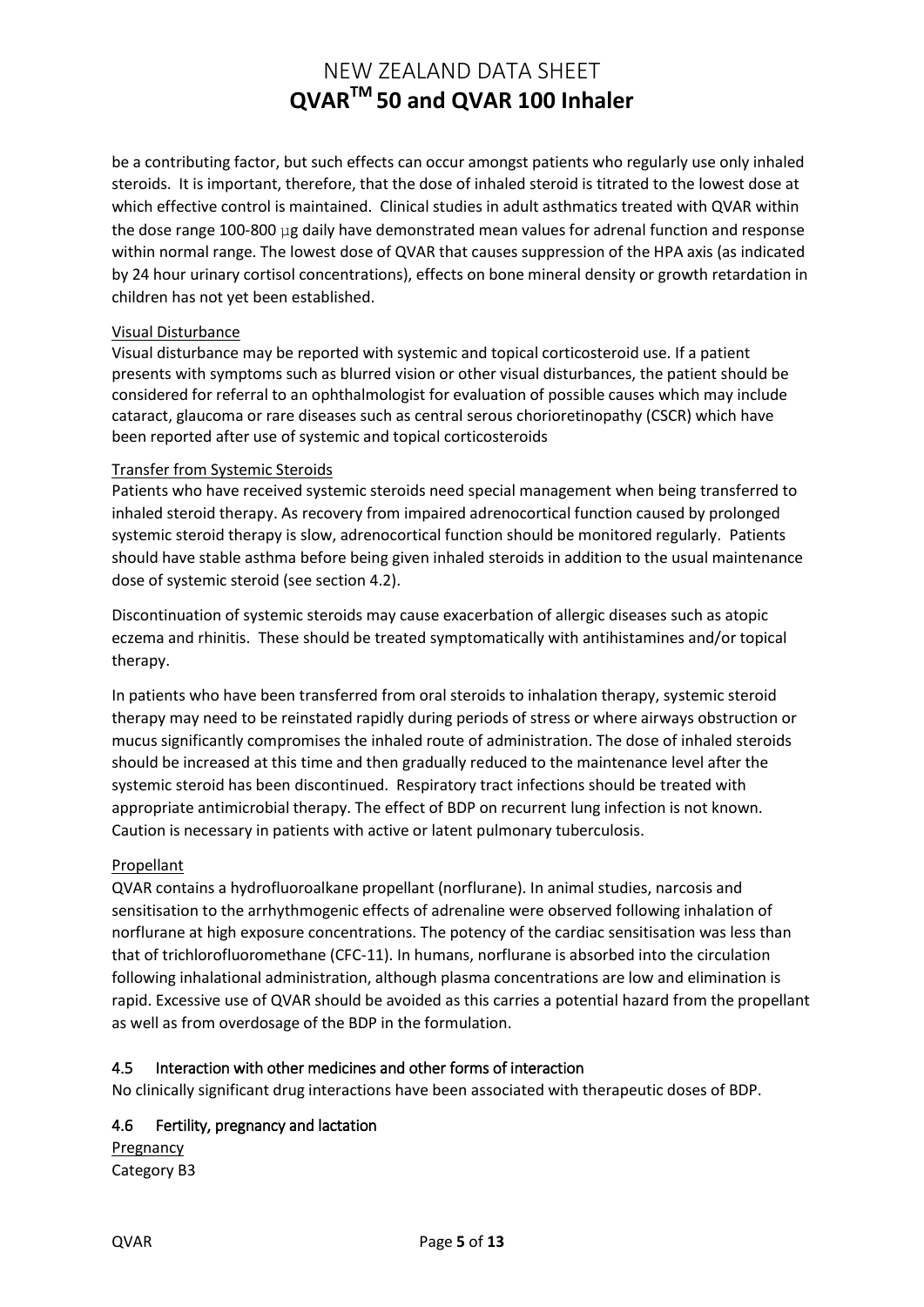There is inadequate clinical evidence of the safety of QVAR used during pregnancy. In animals, systemic administration of relatively high doses of BDP can cause abnormalities of foetal development including growth retardation and cleft palate. Inhalational administration of a norflurane-based formulation of BDP to pregnant rats caused retardation of foetal growth and development, and red adrenal glands.

QVAR should be avoided for use in pregnancy unless the expected benefit to the patient outweighs the risk to the foetus.

### Lactation

It is probable that beclomethasone is excreted in milk. However, given the relatively low doses used by the inhalation route, the levels are likely to be low. Studies of inhaled BDP have not been done in lactating animals. In breastfeeding mothers the therapeutic benefits of QVAR should be weighed against the potential hazards to mother and baby.

## 4.7 Effects on ability to drive and use machines

Not relevant.

### 4.8 Undesirable effects

When using QVAR an occasional incidence of hoarseness and/or a rare occurrence of candidiasis of throat and mouth may occur. Patients may find it helpful to rinse out their mouth with water after using their inhaler to reduce the risk of candidiasis and hoarseness. Topical anti-fungal therapy can be used for the treatment of candidiasis while continuing treatment with QVAR.

As with other inhaled therapy, paradoxical bronchospasm with wheezing may occur immediately after dosing. Immediate treatment with an inhaled short-acting bronchodilator is required. QVAR should be discontinued immediately and alternate prophylactic therapy introduced.

Systemic effects of inhaled corticosteroids may occur, particularly at high doses prescribed for prolonged periods. These may include adrenal suppression, growth retardation in children and adolescents, decrease in bone mineral density, cataract and glaucoma (see Precautions).

Very rarely QVAR may cause Cushing's syndrome, Cushingoid features, anxiety, sleeping disorders or behavioural changes including hyperactivity, aggression and irritability (predominantly in children).

Hypersensitivity reactions including rashes, urticaria, pruritus and erythema, and oedema of the eyes, face, lips and throat (angioedema) have been reported.

#### Clinical Trial Data

Table 1 shows the adverse events reported amongst adult patients in multiple dose studies of inhaled QVAR for 6 to 12 weeks. Table 2 shows the adverse events reported amongst adult and paediatric patients in large multicentre trials of inhaled QVAR vs CFC-BDP for 12 months. Each table includes all adverse events probably or possibly related to QVAR with an incidence of 1 % or greater. A dash represents an incidence of less than 1 %.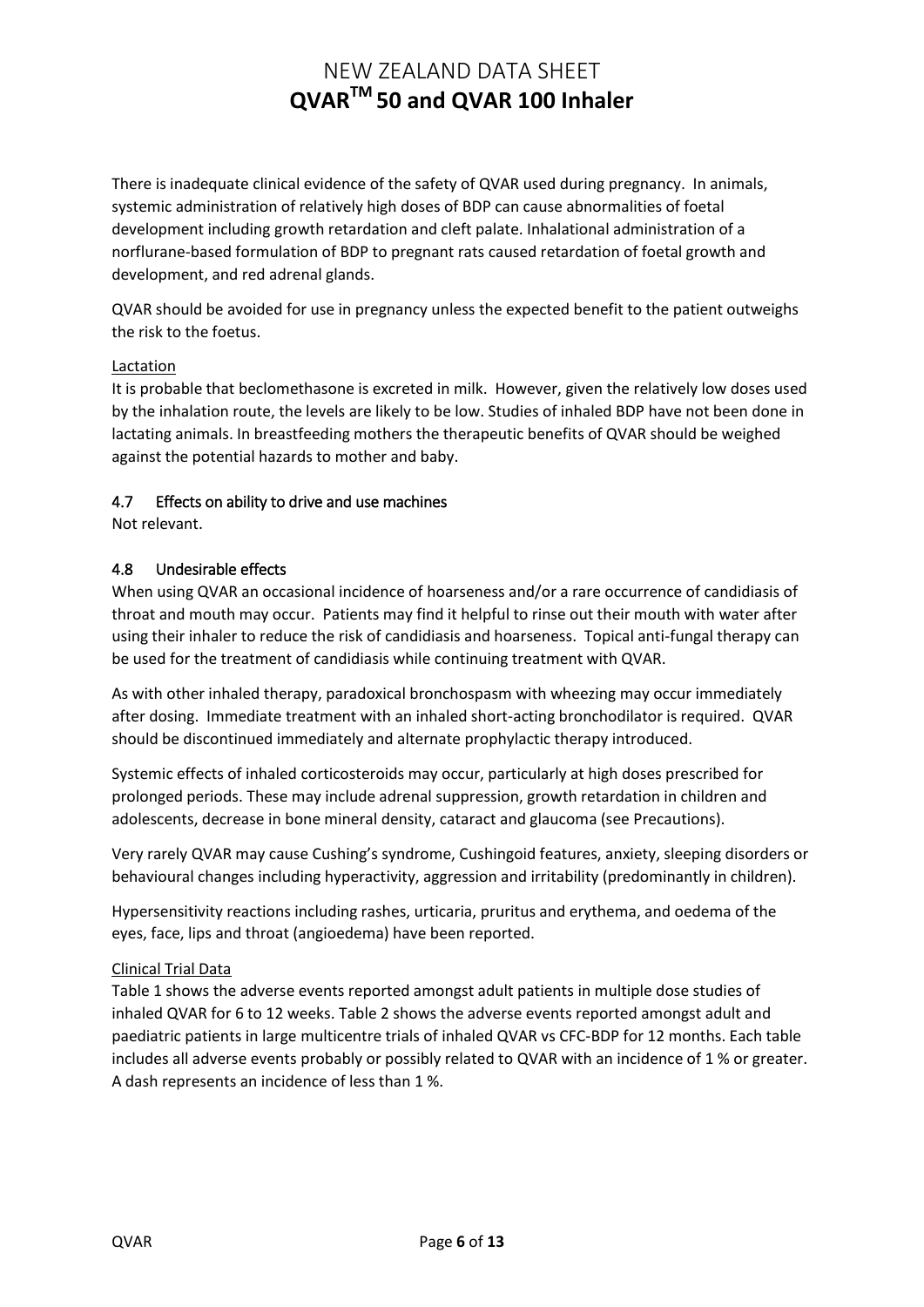#### Table 1

|                                                 | <b>QVAR</b>              | Placebo   | <b>CFC-BDP</b> |
|-------------------------------------------------|--------------------------|-----------|----------------|
|                                                 | $(n=812)$                | $(n=289)$ | $(n=487)$      |
| <b>Application site disorders</b>               |                          |           |                |
| <b>Inhalation Site Sensation</b>                | 4 %                      | 2 %       | 6 %            |
| Inhalation Admin - Dysphonia                    | 3 %                      | 1 %       | 3 %            |
| <b>Inhalation Taste Sensation</b>               | 2%                       |           | 2%             |
| Inhalation Admin - Cough                        | $\overline{\phantom{0}}$ | 1 %       | 2 %            |
| Nervous system disorders                        |                          |           |                |
| Headache                                        |                          |           | 1%             |
| Respiratory, thoracic and mediastinal disorders |                          |           |                |
| Pharyngitis                                     | 1 %                      |           |                |
| Increased Asthma Symptoms                       |                          | 4 %       |                |

Table 2

|                                                 | <b>QVAR</b><br>$(n=566)$ | <b>CFC-BDP</b><br>$(n=194)$ |
|-------------------------------------------------|--------------------------|-----------------------------|
| <b>Application site disorders</b>               |                          |                             |
| <b>Inhalation Site Sensation</b>                | 3 %                      | 3 %                         |
| Inhalation Admin - Dysphonia                    | 2%                       | 2 %                         |
| Inhalation Taste Sensation                      | 1 %                      | $0\%$                       |
| Nervous system disorders                        |                          |                             |
| Headache                                        | 2 %                      | 1 %                         |
| <b>Gastrointestinal disorders</b>               |                          |                             |
| <b>Stomatitis</b>                               | 1 %                      | 2 %                         |
| Respiratory, thoracic and mediastinal disorders |                          |                             |
| Pharyngitis                                     | 4 %                      | 6 %                         |
| Rhinitis                                        | 1 %                      | 1 %                         |
| <b>Bronchitis</b>                               |                          | 1 %                         |
| Increased Asthma Symptoms                       | 1%                       |                             |

Based on the MEDRA system organ class and frequencies, adverse events are listed in the table below according to the following frequency estimate: very common (≥ 1/10); common (≥1/100 to <1/10); Uncommon (≥1/1,000 to <1/100); rare (≥1/10,000 to <1/1,000); very rare (<1/10,000), not known (cannot be estimated from the available data).

The following adverse reactions, probably or possibly related to the use of QVAR, were recorded during clinical trials with a frequency of less than 1 %.

| System organ class                              | <b>Frequency and symptom</b>                     |
|-------------------------------------------------|--------------------------------------------------|
| Application site disorders                      | Uncommon: cough, increased asthma symptoms       |
| General disorders and administrative site       | Uncommon: chest pain, epistaxis                  |
| conditions                                      | Rare: asthenia, back pain, fatigue, oedema, pain |
| Respiratory, thoracic and mediastinal disorders | Uncommon: bronchitis; coughing; upper            |
|                                                 | respiratory tract infection.                     |
|                                                 | Rare: acute asthma episode; hemoptysis;          |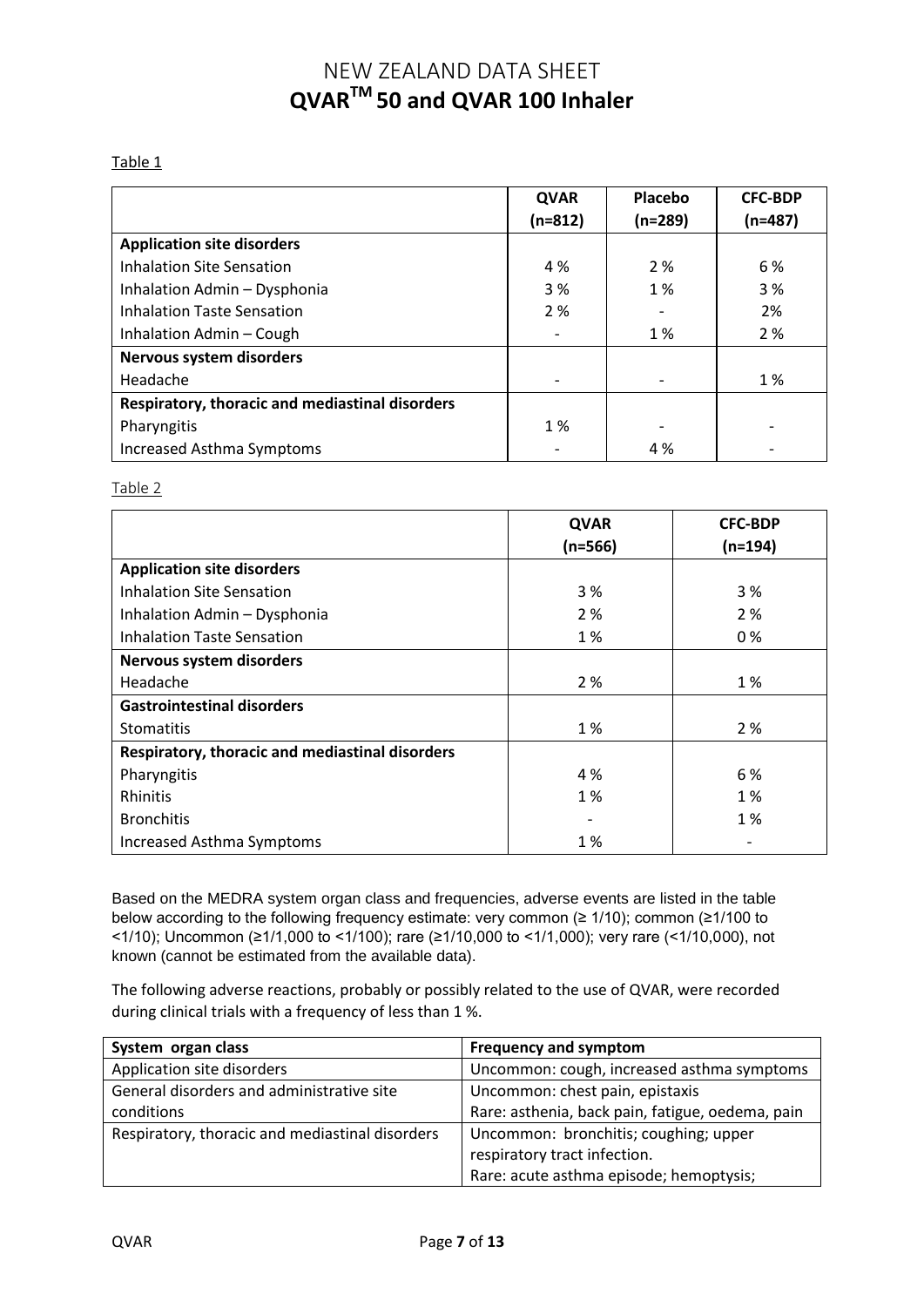|                                                 | respiratory disorder; sinusitis.                |
|-------------------------------------------------|-------------------------------------------------|
| Nervous system disorders                        | Uncommon: dizziness; dysphonia; migraine.       |
|                                                 | Rare: neuropathy; tremor; vertigo.              |
| Gastrointestinal disorders                      | Uncommon: abdominal pain; constipation.         |
|                                                 | Rare: dyspepsia; GI disorders (unspecified);    |
|                                                 | nausea; tongue discolouration; toothache.       |
| Cardiac disorders                               | Rare: angina pectoris, palpitations             |
| Vascular disorders                              | Rare: hypertension                              |
| Metabolic and nutritional disorders             | Uncommon: weight increase.                      |
| Psychiatric disorders                           | Uncommon: increased appetite.                   |
|                                                 | Rare: anxiety; depression; insomnia.            |
| Skin and subcutaneous tissue disorders          | Uncommon: rash, purpura                         |
|                                                 | Rare: photosensitivity reaction; skin disorder; |
|                                                 | urticarial                                      |
| Musculoskeletal and connective tissue disorders | Uncommon: myalgia                               |
| Infections and infestations                     | Uncommon: infection.                            |
|                                                 | Rare: infection bacterial                       |

Post Marketing

Eye disorders: vision blurred

## Reporting of suspected adverse reactions

Reporting suspected adverse reactions after authorisation of the medicine is important. It allows continued monitoring of the benefit/risk balance of the medicine. Healthcare professionals are asked to report any suspected adverse reactions <https://nzphvc.otago.ac.nz/reporting/>

## 4.9 Overdose

The harmful effect that follows inhalation of large amounts of QVAR over a short time period is suppression of HPA function. Specific emergency action need not be taken. Treatment with QVAR should be continued at the recommended dose to control the asthma; HPA function recovers in a day or two.

If excessive doses of BDP were taken over a prolonged period a degree of atrophy of the adrenal cortex could occur in addition to HPA suppression. In this event the patient should be treated as steroid dependant and transferred to a suitable maintenance dose of a systemic steroid such as prednisolone. Regular tests of adrenal function are advised. Once the condition is stabilised, the patient should be returned to QVAR by the recommended method (see section 4.2).

For advice on the management of overdose please contact the National Poisons Centre on 0800 POISON (0800 764766).

# 5 PHARMACOLOGICAL PROPERTIES

Pharmacotherapeutic group: Glucocorticoids, ATC Code: R03B A01

#### 5.1 Pharmacodynamic properties

#### Drug delivery properties

QVAR contains BDP in solution, resulting in an extrafine aerosol. The aerosol droplets of QVAR are on average much smaller (Mass Median Aerodynamic Diameter (MMAD), MMAD range 0.8 to 1.2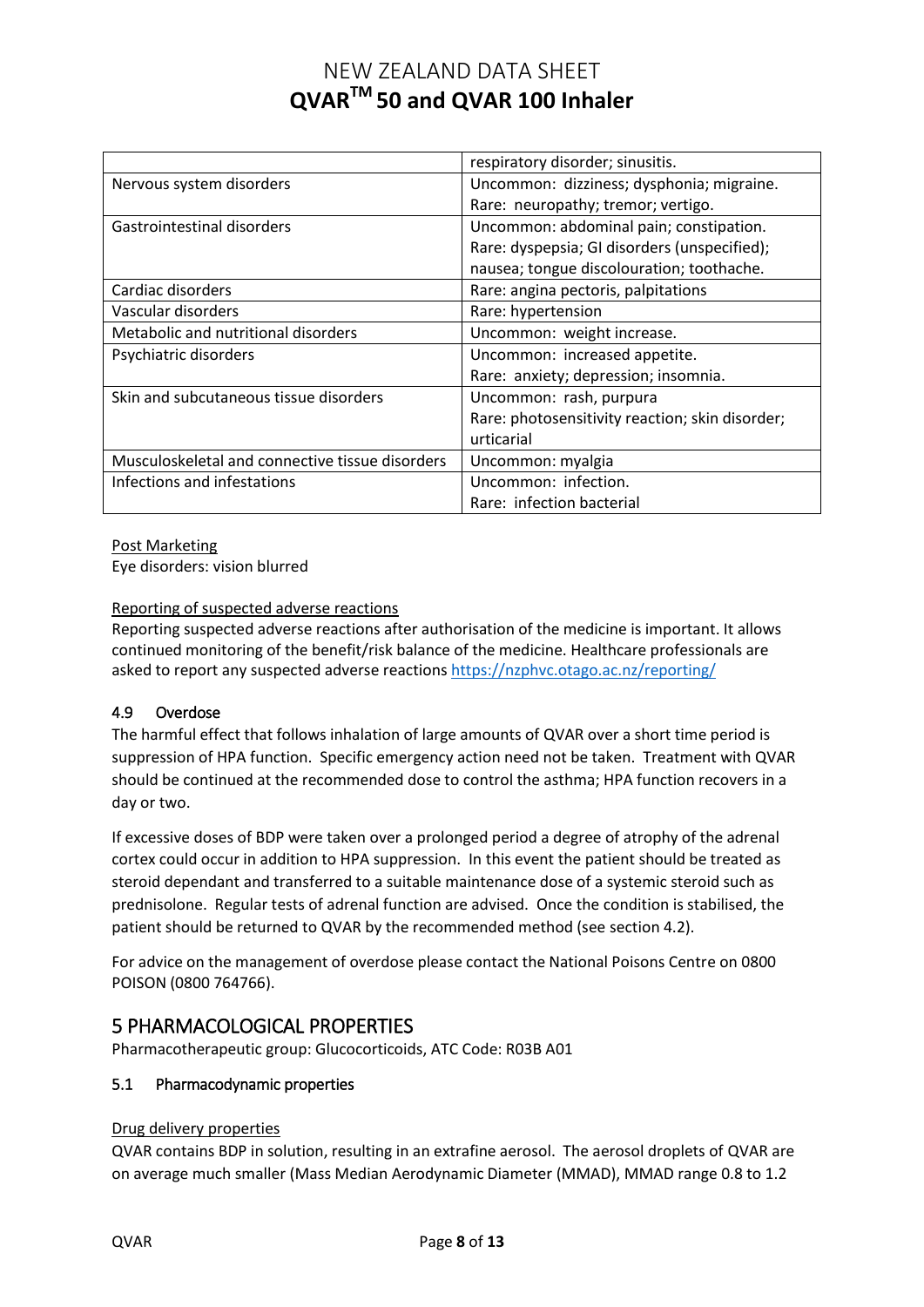microns) than the particle sizes delivered by CFC-suspension formulations (MMAD range 3.5 to 4 microns) or dry powder formulations (MMAD approximately 10 microns) of BDP. The smaller particle size for QVAR results in greater deposition in the airways and less deposition in the oropharynx than beclomethasone products formulated in CFCs.

Radiolabelled deposition studies demonstrated that for QVAR the majority of BDP (>55 % dose ex actuator) is deposited in the lungs and a small amount (< 35 % dose ex actuator) is deposited in the oropharynx. In contrast, approximately 4-7 % dose from the actuator of BDP formulated in chlorofluorocarbons (CFC-BDP) is deposited in the lungs and over 90 % is deposited in the oropharynx. The imaging data suggest that for QVAR, BDP is deposited widely throughout the central, intermediate and peripheral airways whereas deposition is limited to the central airways for CFC-BDP. The smaller particle size of QVAR explains the different deposition patterns compared with CFC-BDP. These delivery characteristics result in equivalent therapeutic effects being achieved at lower total daily doses of QVAR compared to CFC-BDP, and account for the recommended dosage adjustment when switching patients from CFC-BDP to QVAR (see section 4.2).

### Pharmacodynamic effects

Bronchial inflammation is known to be an important component in the pathogenesis of asthma. Inflammation occurs in both large and small airways. BDP is a synthetic glucocorticoid. Glucocorticoids have multiple anti-inflammatory effects, inhibiting both inflammatory cells and release of inflammatory mediators. It is presumed that these anti-inflammatory actions play an important role in the efficacy of BDP in controlling symptoms and improving lung function in asthma although the exact mechanism of action of beclomethasone in the lungs is unknown. Inhaled BDP probably acts topically at the site of deposition in the bronchial tree after inhalation. Inhaled BDP at recommended doses reduces systemic exposure compared to oral administration, thereby minimising systemic side effects, including pituitary-adrenal suppression.

A pharmacodynamic study in 43 steroid naive asthmatics given either placebo, 200, 400 or 800 µg/day of QVAR; or 800 µg/day of CFC-BDP for 14 days showed a linear correlation between reduction in 24-hour urinary free cortisol levels (24h-UFC) and dose of BDP administered, as well as between BDP dose and serum total beclomethasone levels. The mean 24h-UFC, a sensitive marker of adrenal function, remained within the normal range for all dosing regimens. A daily dose of 800 µg QVAR caused similar reductions in 24 h-UFC levels as a daily dose of 800 µg of CFC-BDP. Results from the secondary parameters of plasma cortisol and the ACTH stimulation test supported the findings of 24 h-UFC and showed no differences to CFC-BDP and placebo at QVAR doses up to 800 g/day.

In two 12 week trials conducted in patients with symptomatic moderate (n=347) and symptomatic moderately severe (n=233) asthma, plasma cortisol levels were monitored as a secondary safety assessment to determine HPA-axis suppression. The mean percentage change of plasma cortisol values from baseline and the number of patients with plasma cortisol values below the normal reference was similar for HFA-placebo, 800 µg/day QVAR and 800 µg/day CFC-BDP.

In a 12 month study in 473 asthmatic patients given either QVAR in a dose range of 200 to 800 g/day or CFC-BDP in a dose range of 400 to 1600 g/day, adrenal function was assessed by plasma cortisol levels and response to cosyntropin. No differences in mean plasma cortisol levels or clinically significant changes in cortisol levels from baseline were seen between the two treatment groups,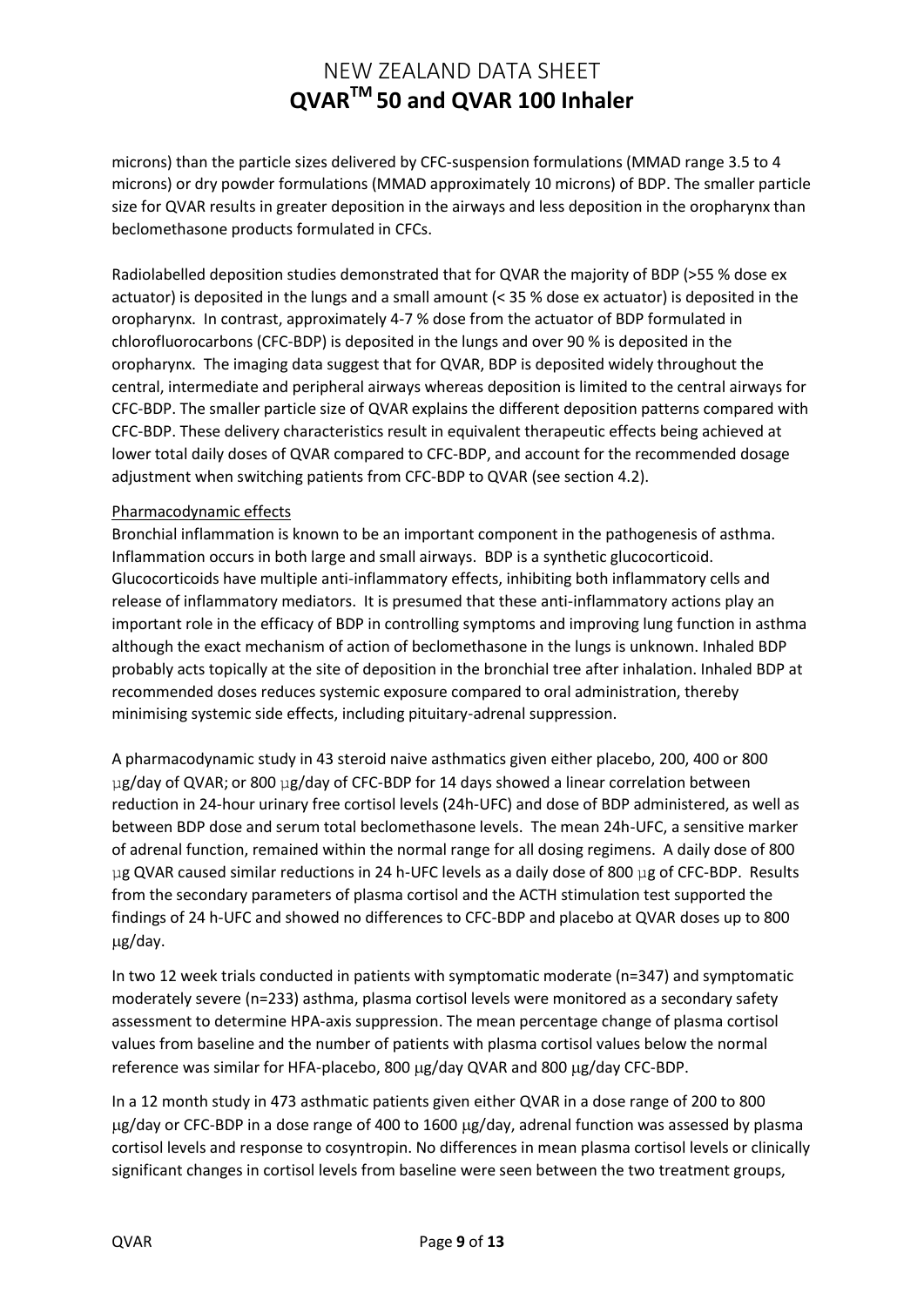and no significant difference in response to cosyntropin was seen between the treatment groups. The effect of QVAR on bone metabolism was assessed by serum osteocalcin concentrations. No clinically meaningful differences in serum osteocalcin levels were found between the treatment groups.

A 12 month multicentre study in 520 paediatric patients with asthma demonstrated that the effect on growth of 100-200 µg/day of QVAR from the Autohaler was comparable to those of 200-400 g/day of CFC-BDP from a P&B MDI with spacer. The effect of QVAR on bone metabolism was assessed by serum osteocalcin levels, PICP, 1-CTP and urine deoxypyridinoline/ creatinine ratio. No treatment differences were found between the treatment groups. Analysis of adrenal function, as assessed by 24 h-UFC, plasma cortisol levels and response to low dose ACTH stimulation showed no significant differences between QVAR or CFC-BDP treatments across all doses.

Clinical studies indicate that CFC-BDP and QVAR inhalers are clinically equivalent when given in a dose ratio of 2.5 to 1.

### Clinical efficacy and safety

### *QVAR versus CFC-BDP*

In controlled clinical trials in adults QVAR was effective at controlling asthma at doses as low as 50 µg twice daily (100 µg/day), below the recommended dose of CFC-BDP. Comparable asthma control was achieved at lower daily doses of QVAR than with CFC-BDP (e.g. 200 µg of QVAR twice a day provided comparable asthma control as 400  $\mu$ g or 500  $\mu$ g of CFC-BDP twice a day). The improvement in FEV<sub>1</sub> across doses was greater for QVAR than for CFC-BDP, indicating a beneficial shift in the dose response curve for QVAR. Improved efficacy of QVAR compared to CFC-BDP is due to its increased relative airways availability (as a consequence of a smaller mean particle size and improved pulmonary deposition). Because of this, doses of QVAR required to achieve the same effect as CFC-BDP are 2 to 2.5 times lower than CFC-BDP (see section 4.2).

A 12 month large multicentre safety study in paediatric patients with asthma showed that stable patients on CFC-BDP (200-400 µg/day with spacer) can be switched to lower daily doses of QVAR (100-200 µg/day via Autohaler) with good maintenance of asthma control.

Clinical studies indicate that CFC-BDP and QVAR inhalers are clinically equivalent when given in a dose ratio of 2.5 to 1.

#### *QVAR versus budesonide*

A 6-week randomised, open label study in adult patients with symptomatic moderate asthma receiving 400 µg/day budesonide dry powder inhaler (DPI) showed that 400 µg/day QVAR delivered via the Autohaler provided equivalent control of asthma as 800 µg budesonide DPI. Equivalent asthma control was shown by equivalent improvement in peak flow parameters, asthma symptoms, sleep disturbance and beta-agonist use.

In an 8-week randomised, open-label study in adult patients with symptomatic moderate to severe asthma receiving 500-1000 µg/day CFC-BDP, 800 µg/day QVAR delivered via the Autohaler provided equivalent asthma control to  $1600 \mu g/day$  budesonide DPI. An equivalent mean change from baseline in AM PEF was observed over the 8-week study period for the two treatment groups.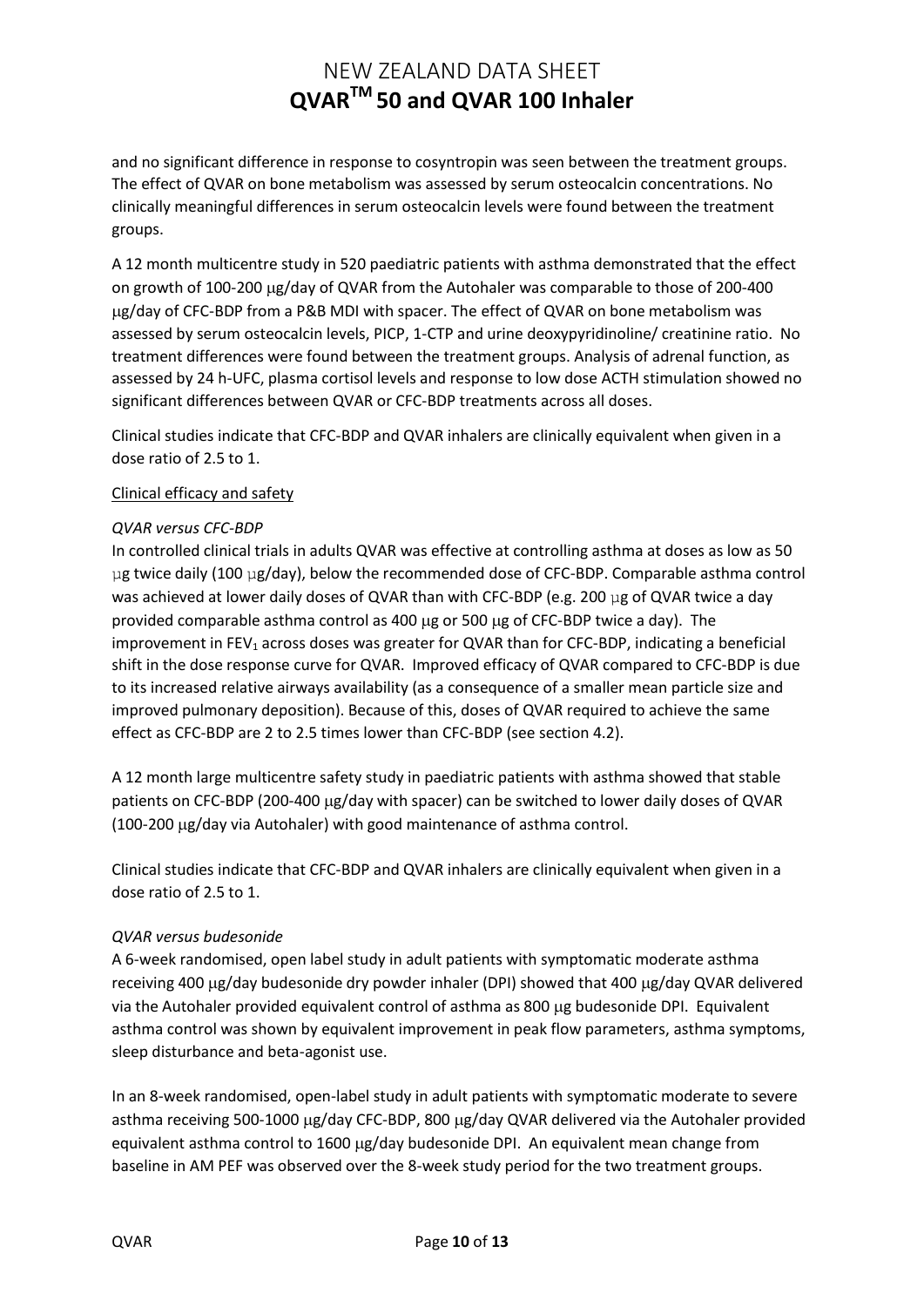Statistically significant improvements from baseline were seen in asthma symptom and sleep disturbance scores for patients in both groups.

These studies demonstrate that QVAR at half the daily dose of budesonide DPI provides equivalent asthma control in symptomatic adult asthma patients. Both treatments were well tolerated and there were no clinically significant differences in the safety profiles of the two treatments.

### *QVAR versus fluticasone*

In a 6-week randomised, double-blind, double-dummy, parallel study, adult patients with symptomatic asthma taking a total daily dose of 200-500  $\mu$ g CFC-BDP, 100-250  $\mu$ g CFC-FP or 200-400 ug budesonide were randomised to receive either 400 ug/day QVAR or 400 ug/day CFC-fluticasone (FP). Results of this study showed a clinically equivalent mean change from baseline in AM PEF over the 6-week study period. Equivalent asthma control was shown by equivalent improvements in peak flow parameters, asthma symptoms, sleep disturbance and beta-agonist use.

In an 8-week randomised open-label study adult patients with symptomatic asthma receiving up to 500 µg/day FP or 500-1000 µg/day BDP or 400-800 µg/day budesonide were switched to

800 ug/day QVAR or 1000 ug/day HFA-fluticasone. There was an equivalent mean change from baseline in AM PEF observed over the 8-week study for the two treatment groups. No statistically significant differences in pulmonary parameters, asthma symptoms, sleep disturbance and betaagonist use were seen for patients in both groups.

These studies demonstrate equivalent asthma control with QVAR and fluticasone in patients with symptomatic asthma. Both treatments were well tolerated and there were no clinically significant differences in the safety profiles of the two treatments.

## 5.2 Pharmacokinetic properties

BDP is hydrolysed in the lungs to beclomethasone monopropionate before reaching the systemic circulation and is further metabolised during its passage through the liver. The principal route of elimination of BDP and its metabolites is in the faeces. Between 10 % and 15 % of any orally administered dose is excreted in the urine, as both conjugated and free metabolites of BDP.

The pharmacokinetics of beclomethasone and of total beclomethasone has been measured over 24 hours in mild asthmatics given single and multiple doses of QVAR. Total beclomethasone was obtained by hydrolysing any BDP and beclomethasone monopropionates in the serum samples to beclomethasone BOH. The peak serum concentration for total beclomethasone is achieved within 30 minutes. The mean values of the peak serum concentrations after multiple dosing of 100 µg, 200 g or 400 g twice daily for 14 days are proportional to the dose. The mean peak serum concentration after the highest recommended dose of 400 µg twice daily is approximately 1 ng/mL.

Pharmacokinetic studies comparing QVAR and CFC-BDP demonstrated that a dose of 200 µg of QVAR achieved comparable total beclomethasone levels as a dose of 400  $\mu$ g of CFC-BDP. This finding is consistent with the deposition results, which showed increased lung deposition and reduced oropharyngeal deposition for QVAR compared with CFC-BDP. Pharmacokinetic data in the paediatric population shows that the AUC for the dominant active metabolite 17-BMP after administration of 200  $\mu$ g of QVAR from the Autohaler is similar to that of 400  $\mu$ g of CFC-BDP given via an inhaler with spacer.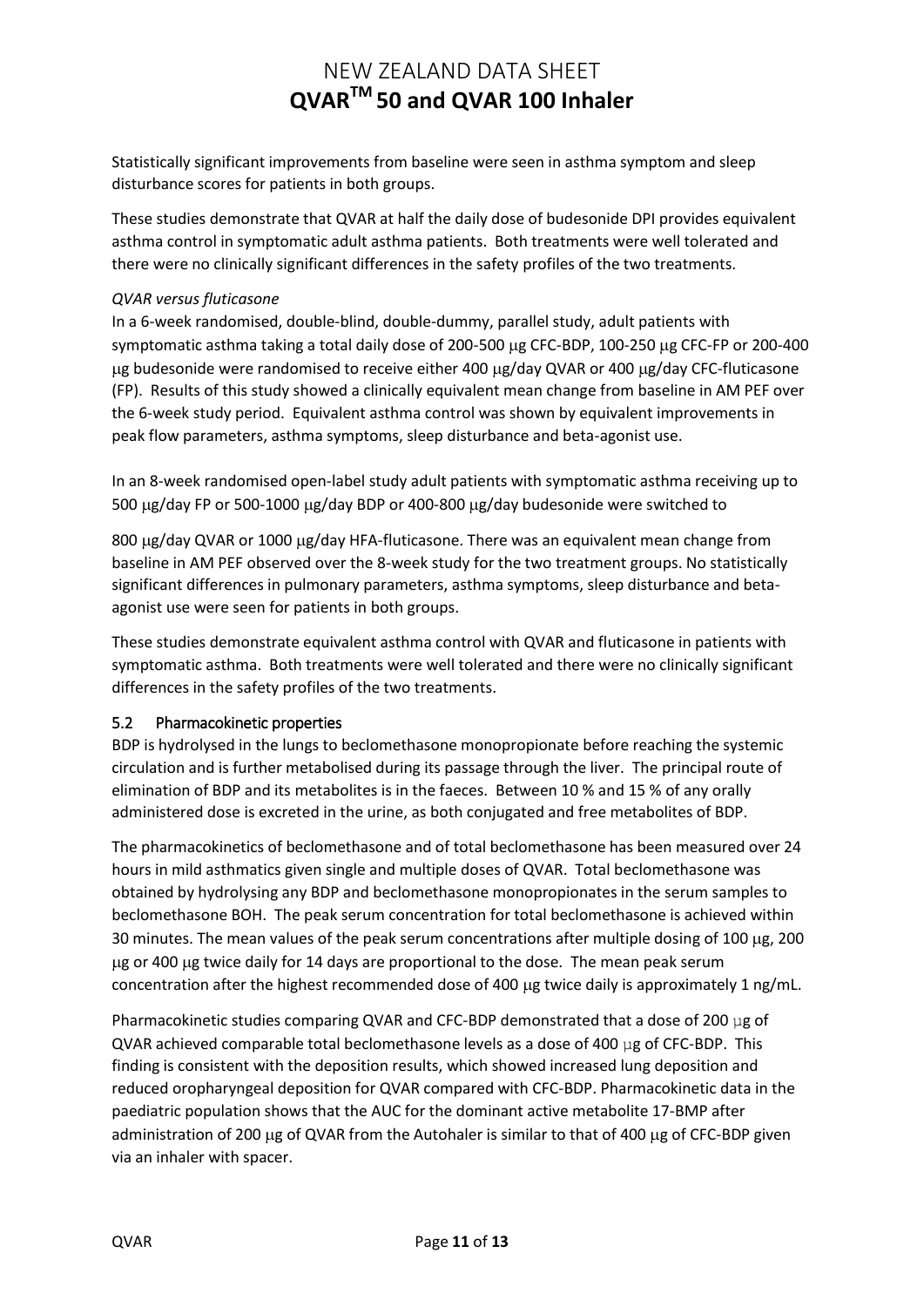# 5.3 Preclinical safety data

Potential carcinogenicity, mutagenicity and impairment of fertility have not been adequately investigated in animal studies of BDP. Other glucocorticoids (budesonide, prednisolone and triamcinolone acetate) have been shown to increase the incidence of hepatocellular tumours in rats by a non-genotoxic mechanism.

# 6 PHARMACEUTICAL PARTICULARS

6.1 List of excipients Ethanol Propellant HFA-134a (Norflurane)

## 6.2 Incompatibilities

Not applicable

6.3 Shelf life

36 months

### 6.4 Special precautions for storage

Store below 30ºC.

Avoid storage in direct sunlight or heat. Protect from frost.

### 6.5 Nature and contents of container

QVAR 50 Inhaler, metered: 200 dose units providing 200 inhalations, 1s.

QVAR 100 inhaler, metered: 200 dose units providing 200 inhalations, 1s.

## 6.6 Special precautions for disposal and other handling

As the canister is pressurised no attempt should be made to puncture or dispose of it by burning.

# 7 MEDICINE SCHEDULE

Prescription

# 8 SPONSOR

iNova Pharmaceuticals (New Zealand) Limited c/- Simpson Grierson 88 Shortland Street, Auckland 1141

Toll free number: 0508 375 394

# 9 DATE OF FIRST APPROVAL

14 January 1999

# 10 DATE OF REVISION OF THE TEXT

27 July 2018

QVAR Inhaler is a product technology developed by 3M Pharmaceuticals